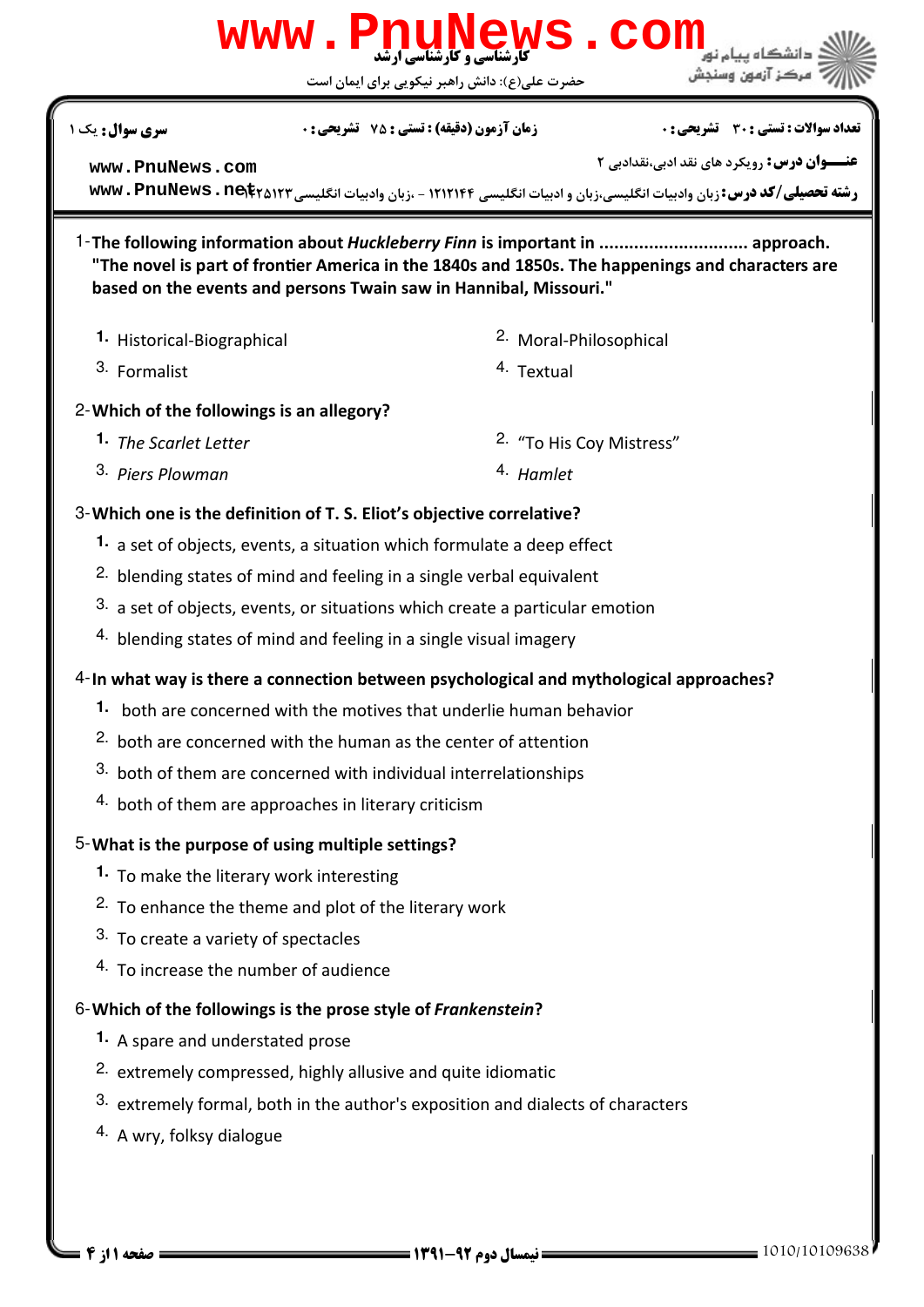|                                                | WWW.Pnunew<br>حضرت علی(ع): دانش راهبر نیکویی برای ایمان است                                                      | <b>ews.</b><br>COII                                |  |  |  |  |
|------------------------------------------------|------------------------------------------------------------------------------------------------------------------|----------------------------------------------------|--|--|--|--|
| <b>سری سوال :</b> یک ۱                         | <b>زمان آزمون (دقیقه) : تستی : 75 تشریحی : 0</b>                                                                 | تعداد سوالات : تستى : 30 ٪ تشريحي : 0              |  |  |  |  |
| www.PnuNews.com                                |                                                                                                                  | <b>عنـــوان درس:</b> رویکرد های نقد ادبی،نقدادبی ۲ |  |  |  |  |
|                                                | رشته تحصیلی/کد درس: زبان وادبیات انگلیسی،زبان و ادبیات انگلیسی ۱۲۱۲۱۴۴ - ،زبان وادبیات انگلیسی www. PnuNews . ne |                                                    |  |  |  |  |
|                                                | 7- What is the definition of atmosphere in literary works?                                                       |                                                    |  |  |  |  |
|                                                | 1. The climate of geographical region                                                                            |                                                    |  |  |  |  |
|                                                | <sup>2.</sup> The mood or feeling that permeates an environment                                                  |                                                    |  |  |  |  |
|                                                | 3. The type of words and sentences in a literary work                                                            |                                                    |  |  |  |  |
| 4. The emotional status of a character         |                                                                                                                  |                                                    |  |  |  |  |
|                                                | 8-A historical novel tends to be more meaningful when either its  is understood.                                 |                                                    |  |  |  |  |
| 1. plot or character                           | 2. author or style                                                                                               |                                                    |  |  |  |  |
| 3. mileu or that of its author                 |                                                                                                                  | 4. Setting or theme                                |  |  |  |  |
| allude to?                                     | 9-In Andrew Marvell's "To His Coy Mistress" what do "the Flood" and "the Conversion of the Jews"                 |                                                    |  |  |  |  |
| 1. Death                                       |                                                                                                                  | 2. Religious matters                               |  |  |  |  |
| 3. Bible                                       | 4. Passage of time                                                                                               |                                                    |  |  |  |  |
|                                                | 10-What are the defects of traditional approaches?                                                               |                                                    |  |  |  |  |
| <sup>1</sup> They are deficient in imagination |                                                                                                                  |                                                    |  |  |  |  |
|                                                | <sup>2.</sup> They pay too much attention to the new sciences                                                    |                                                    |  |  |  |  |
|                                                | 3. They deal with formal interpretation of the subject                                                           |                                                    |  |  |  |  |
| <sup>4</sup> . They are difficult to apply     |                                                                                                                  |                                                    |  |  |  |  |
|                                                | 11- Which literary critical approach considers a literary work as an organic form?                               |                                                    |  |  |  |  |
| 1. New Criticism                               |                                                                                                                  | 2. Psychological approach                          |  |  |  |  |
| 3. New Historicism                             |                                                                                                                  | 4. Moral and philosophical approach                |  |  |  |  |
|                                                | 12-The New critics soughtand in the literary work                                                                |                                                    |  |  |  |  |
| 1. images and historical facts                 |                                                                                                                  | <sup>2.</sup> precision and structural tightness   |  |  |  |  |
| 3. myths and archetypes                        |                                                                                                                  | 4. biographical clues and events                   |  |  |  |  |
|                                                | 13-Stated simply,  are universal symbols.                                                                        |                                                    |  |  |  |  |
| 1. archetypes                                  | 2. myths                                                                                                         |                                                    |  |  |  |  |
| 3. motifs                                      |                                                                                                                  | <sup>4.</sup> thematic images                      |  |  |  |  |
|                                                | 14- Which archetypal pattern is NOT used in Huckleberry Finn?                                                    |                                                    |  |  |  |  |
| 1. Scapegoat                                   | 2. Quest                                                                                                         |                                                    |  |  |  |  |
| 3. Water symbolism                             | 4. Wise old man                                                                                                  |                                                    |  |  |  |  |
|                                                |                                                                                                                  |                                                    |  |  |  |  |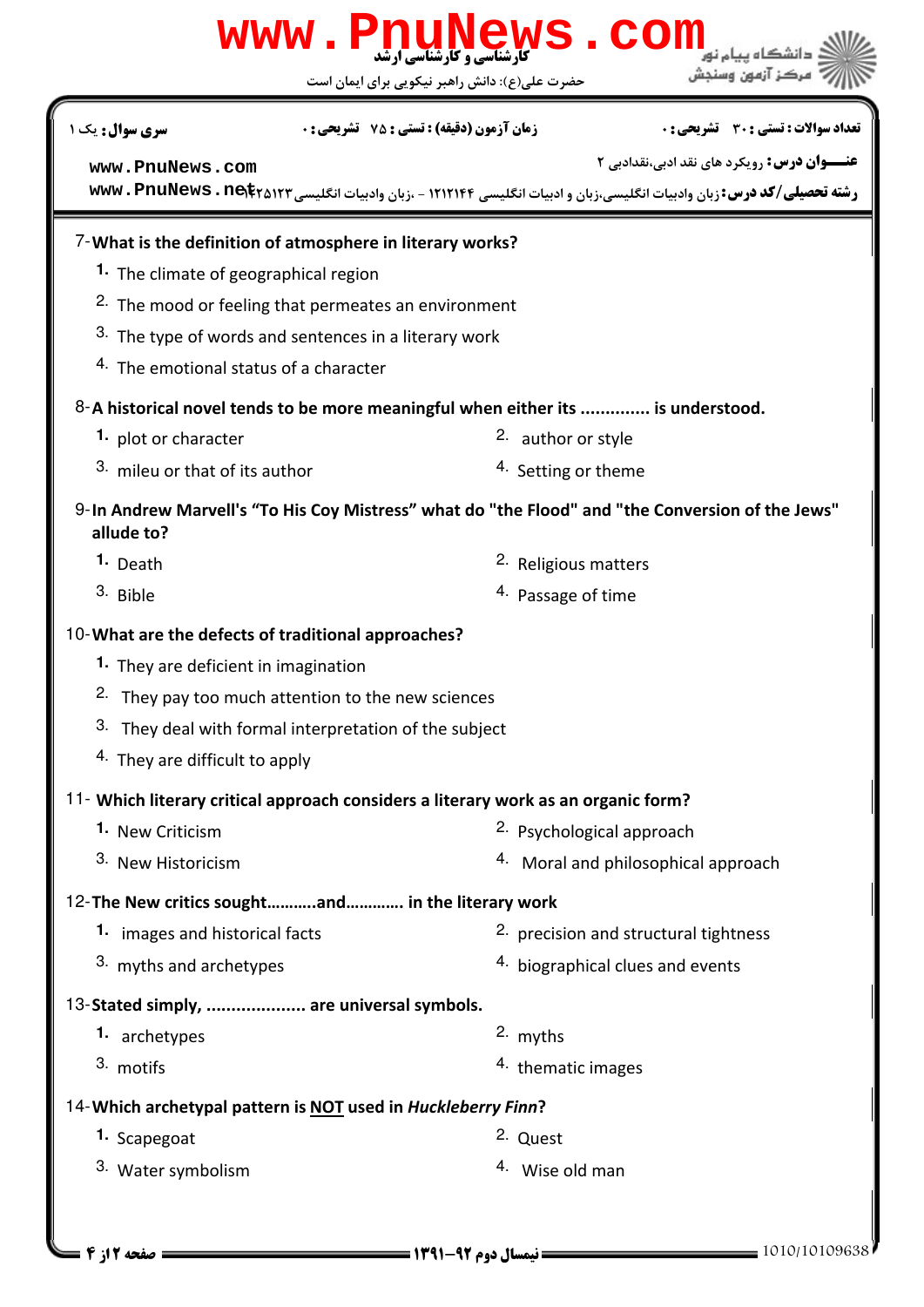| WWW.PnuNews.com                                                                                                                  |                                                             |                                               |                                                                                                                                                                        |  |  |  |
|----------------------------------------------------------------------------------------------------------------------------------|-------------------------------------------------------------|-----------------------------------------------|------------------------------------------------------------------------------------------------------------------------------------------------------------------------|--|--|--|
|                                                                                                                                  | حضرت علی(ع): دانش راهبر نیکویی برای ایمان است               |                                               | مركز آزمون وسنجش                                                                                                                                                       |  |  |  |
| <b>سری سوال :</b> یک ۱                                                                                                           | <b>زمان آزمون (دقیقه) : تستی : 75 ٪ تشریحی : 0</b>          |                                               | <b>تعداد سوالات : تستی : 30 ٪ تشریحی : 0</b>                                                                                                                           |  |  |  |
| www.PnuNews.com                                                                                                                  |                                                             |                                               | <b>عنـــوان درس:</b> رویکرد های نقد ادبی،نقدادبی ۲<br>رشته تحصیلی/کد درس: زبان وادبیات انگلیسی،زبان و ادبیات انگلیسی ۱۲۱۲۱۴۴ - ،زبان وادبیات انگلیسی www. PnuNews . ne |  |  |  |
| 15-In archetypal criticism, what is the significance of the archetypal image of "Garden"?                                        |                                                             |                                               |                                                                                                                                                                        |  |  |  |
| 1. Consciousness                                                                                                                 | 2. Death                                                    | 3. Four seasons                               | 4. Innocence                                                                                                                                                           |  |  |  |
| 16-Northrop Frye in his Anatomy of Criticism indicates that the genre of irony mathces<br>with                                   |                                                             |                                               |                                                                                                                                                                        |  |  |  |
| 1. Winter                                                                                                                        | 2. Summer                                                   | 3. Spring                                     | 4. Fall                                                                                                                                                                |  |  |  |
|                                                                                                                                  | 17-Which one is NOT among the archetypes related to "Hero"? |                                               |                                                                                                                                                                        |  |  |  |
| 1. creation                                                                                                                      | 2. quest                                                    | 3. initiation                                 | 4. scapegoat                                                                                                                                                           |  |  |  |
| 18-Particularly in the myths that deal with the "killing of the divine king", James G. Frazer deals with<br>the central motif of |                                                             |                                               |                                                                                                                                                                        |  |  |  |
| 1. Immortality                                                                                                                   |                                                             | <sup>2</sup> . Crucification and resurrection |                                                                                                                                                                        |  |  |  |
| 3. Initiation                                                                                                                    |                                                             | <sup>4</sup> The Sacrificial Scapegoat        |                                                                                                                                                                        |  |  |  |
| 19-What is Jung's primary contribution to myth criticism?                                                                        |                                                             |                                               |                                                                                                                                                                        |  |  |  |
| 1. Theory of racial memory and archetypes                                                                                        |                                                             |                                               |                                                                                                                                                                        |  |  |  |
| <sup>2.</sup> Theory of human memory and motifs                                                                                  |                                                             |                                               |                                                                                                                                                                        |  |  |  |
|                                                                                                                                  | 3. Theory of reflective behavior and archetypes             |                                               |                                                                                                                                                                        |  |  |  |
| 4. Theory of racial memory and psychology                                                                                        |                                                             |                                               |                                                                                                                                                                        |  |  |  |
| 20-According to Jung,  is a feminine designation in the male psyche. In the female psyche,<br>this archetype is called the       |                                                             |                                               |                                                                                                                                                                        |  |  |  |
| 1. anima/ animus                                                                                                                 |                                                             | 2. persona/ shadow                            |                                                                                                                                                                        |  |  |  |
| 3. shadow/ persona                                                                                                               |                                                             | 4. animus/ anima                              |                                                                                                                                                                        |  |  |  |
| 21-Aristotle's Poetics is the source of all the following basic notions <b>EXCEPT</b> :                                          |                                                             |                                               |                                                                                                                                                                        |  |  |  |
| 1. The characteristics of the tragic hero                                                                                        |                                                             | 2. The formative elements of drama            |                                                                                                                                                                        |  |  |  |
|                                                                                                                                  | 3. The necessary unity of plot                              |                                               | <sup>4.</sup> The use of imaginative power                                                                                                                             |  |  |  |
| 22-Based on Moral-Philosophical approach, what is the dominant theme of Andrew Marvell's "To His<br><b>Coy Mistress"?</b>        |                                                             |                                               |                                                                                                                                                                        |  |  |  |
|                                                                                                                                  | <b>1.</b> Passage of time $2.$ Seize the day                | <sup>3.</sup> Immortality                     | 4. Disappointment                                                                                                                                                      |  |  |  |
| 23-Regarding a historical and biographical analysis of Frankenstein, whose biographical features are<br>seen in the novel?       |                                                             |                                               |                                                                                                                                                                        |  |  |  |
| 1. Harriet Westbrook                                                                                                             |                                                             | <sup>2.</sup> Charlotte Bronte                |                                                                                                                                                                        |  |  |  |
| 3. Mary Shelley                                                                                                                  |                                                             | <sup>4.</sup> Emily Bronte                    |                                                                                                                                                                        |  |  |  |
|                                                                                                                                  |                                                             |                                               |                                                                                                                                                                        |  |  |  |